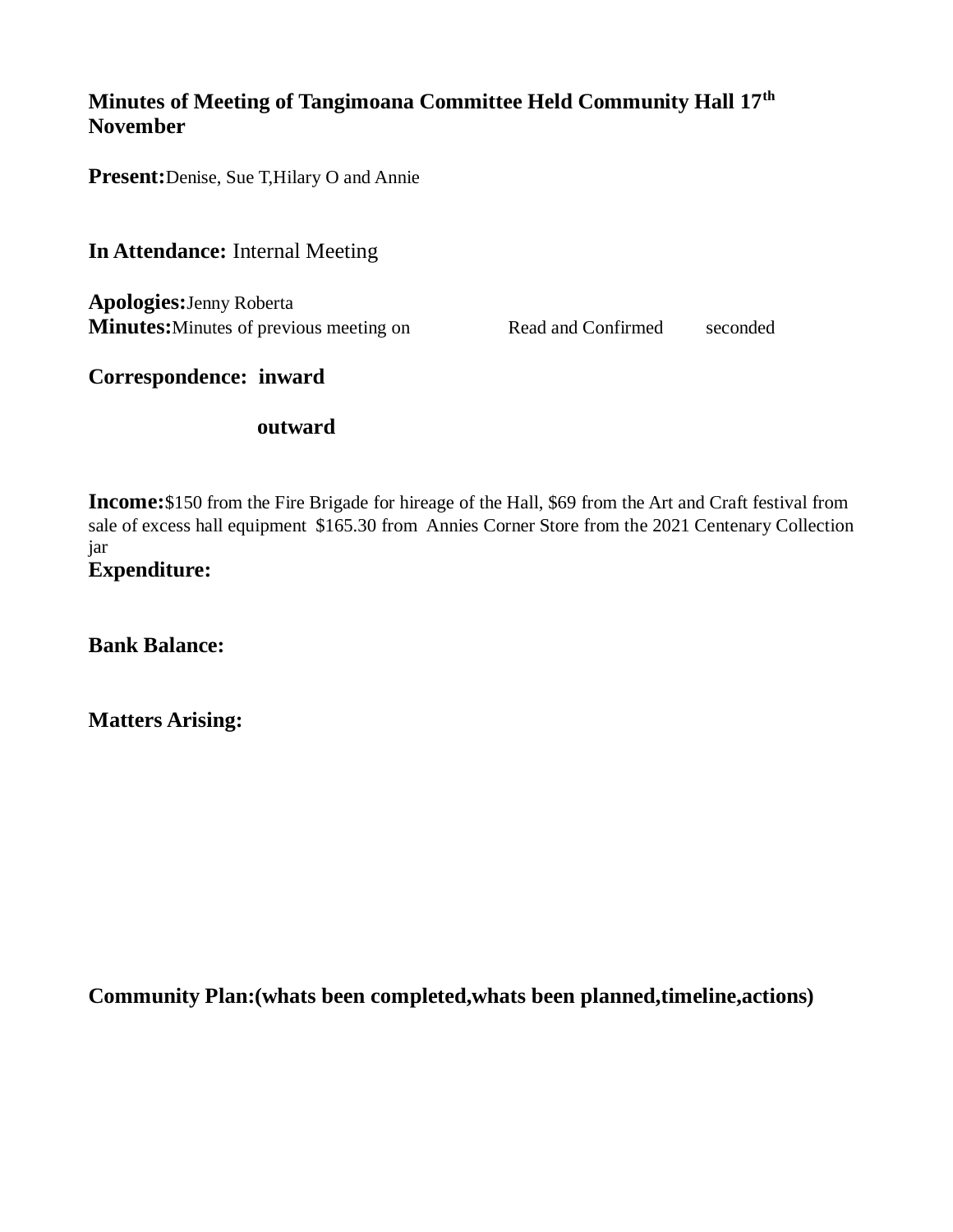**Hall:**Still more wooden chairs and chandeliers to sell. Storage instructions will be put up in the storage area once cleanup has been completed Poutakawa tree has been trimmed Hire-age terms and conditions for the Hall need to done as soon as possible. Denise **to print out a hall agreement to bring to the next meeting that we can use as a guide to make our own one up.**

**Council Matters:**

## **General Business:**

Toilet near entrance to Tangimoana is closed at the moment and has a very strong smell this needs to be fixed before our summer visitors come out. Also the map showing the position of the toilets on it has the old toilet site marked on it not the new one and the sign is quite faded. **We need the council to look into this for us as soon as possible**

#### **Subcommittee Reports**

Reserve Report attached

Storage is required by the group for a trailer and 10,000 litre tank with easy access that will be used regularly for carting water to keep the plants in the Reserve growing over Summer -**Jenny R to put on**